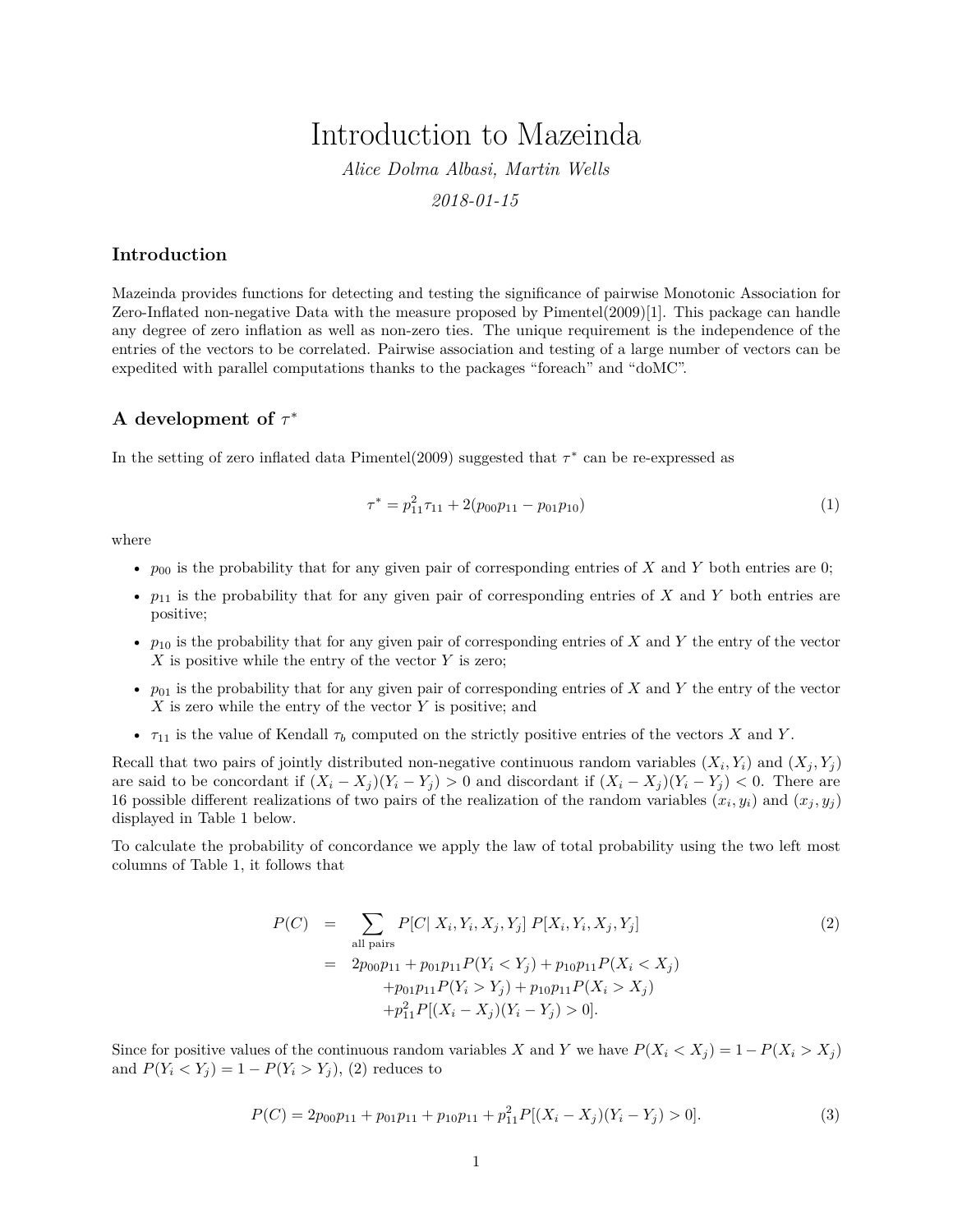<span id="page-1-0"></span>

| $P[X_i, Y_i, X_j, Y_j]$                | $P[C X_i,Y_i,X_j,Y_j]$          | $P[D X_i,Y_i,X_j,Y_j]$          |
|----------------------------------------|---------------------------------|---------------------------------|
| $P[0,0,0,0] = p_{00}^2$                | $\theta$                        | $\left( \right)$                |
| $\overline{P[1,0,0,0]} = p_{00}p_{10}$ | $\theta$                        | $\theta$                        |
| $P[0, 1, 0, 0] = p_{00}p_{01}$         |                                 |                                 |
| $P[0,0,1,0] = p_{00}p_{10}$            |                                 |                                 |
| $P[0,0,0,1] = p_{00}p_{01}$            | 0                               |                                 |
| $\overline{P[1,1,0,0]} = p_{00}p_{11}$ |                                 | $\Omega$                        |
| $P[0,1,1,0] = p_{01}p_{10}$            |                                 |                                 |
| $P[0,0,1,1] = p_{00}p_{11}$            |                                 |                                 |
| $P[1,0,0,1] = p_{01}p_{10}$            |                                 |                                 |
| $P[1,0,1,0] = p_{10}^2$                | $\left( \right)$                | $\theta$                        |
| $P[0,1,0,1] = p_{01}^2$                | $\theta$                        | $\theta$                        |
| $\overline{P[0,1,1,1]} = p_{01}p_{11}$ | $P(Y_i < Y_i)$                  | $P(Y_i > Y_j)$                  |
| $P[1,0,1,1] = p_{10}p_{11}$            | $P(X_i < X_j)$                  | $P(X_i > X_j)$                  |
| $P[1, 1, 0, 1] = p_{01}p_{11}$         | $P(Y_i > Y_i)$                  | $P(Y_i < Y_i)$                  |
| $P[1, 1, 1, 0] = p_{10}p_{11}$         | $P(X_i > X_j)$                  | $P(X_i < X_j)$                  |
| $P[1,1,1,1]=p_{11}^2$                  | $P[(X_i - X_j)(Y_i - Y_j) > 0]$ | $P[(X_i - X_j)(Y_i - Y_j) < 0]$ |

Table 1: All Possible Realization and Conditional Probabilities of Concordance and Discordance

The same logic can be applied for the calculation the probability of discordance using the first and third columns of Table [1](#page-1-0) to show that

<span id="page-1-1"></span>
$$
P(D) = 2p_{01}p_{10} + p_{01}p_{11} + p_{10}p_{11} + p_{11}^2 P[(X_i - X_j)(Y_i - Y_j) < 0].\tag{4}
$$

Finally, Kendall's tau formula is the difference of [\(3\)](#page-0-1) and [\(4\)](#page-1-1) so that

$$
\tau^* = 2p_{00}p_{11} - 2p_{01}p_{10} + p_{11}^2 \tau_{11}.
$$

#### **Simulations**

The choice of the measure proposed in Pimentel(2009)[1] over the one by Pimentel, Niewiadomska-Bugajb and Wang(2015) [3] is motivated by the proof above and by the following simulations which suggest that the method considered in this package has superior performance in terms of bias and power.

Let:

- $\tau_b$  be Kendall's  $\tau_b$
- $\tau_t = p_{11}^2 t_{11} + 2(p_{00}p_{11} p_{01}p_{10})$
- $\tau_p = p_{11}^2 t_{11} + 2(p_{00}p_{11} p_{01}p_{10}) + 2p_{11}[p_{10}(1 2p_1) + p_{01}(1 2p_2)]$
- d=  $\tau_t \tau_p = 2p_{11}[p_{10}(1 2p_1) + p_{01}(1 2p_2)]$

The zero-inflated data is derived from a beta zero-inflated distribution with parameters (0*.*5*,* 1) and probability mass at 0 of 0.3, 0.5 and 0.8. The first figure below shows the histograms of  $\tau_b - \tau_p$  and the following the histogram of  $\tau_b - \tau_t$  obtained with 10.000 vectors with 30 entries.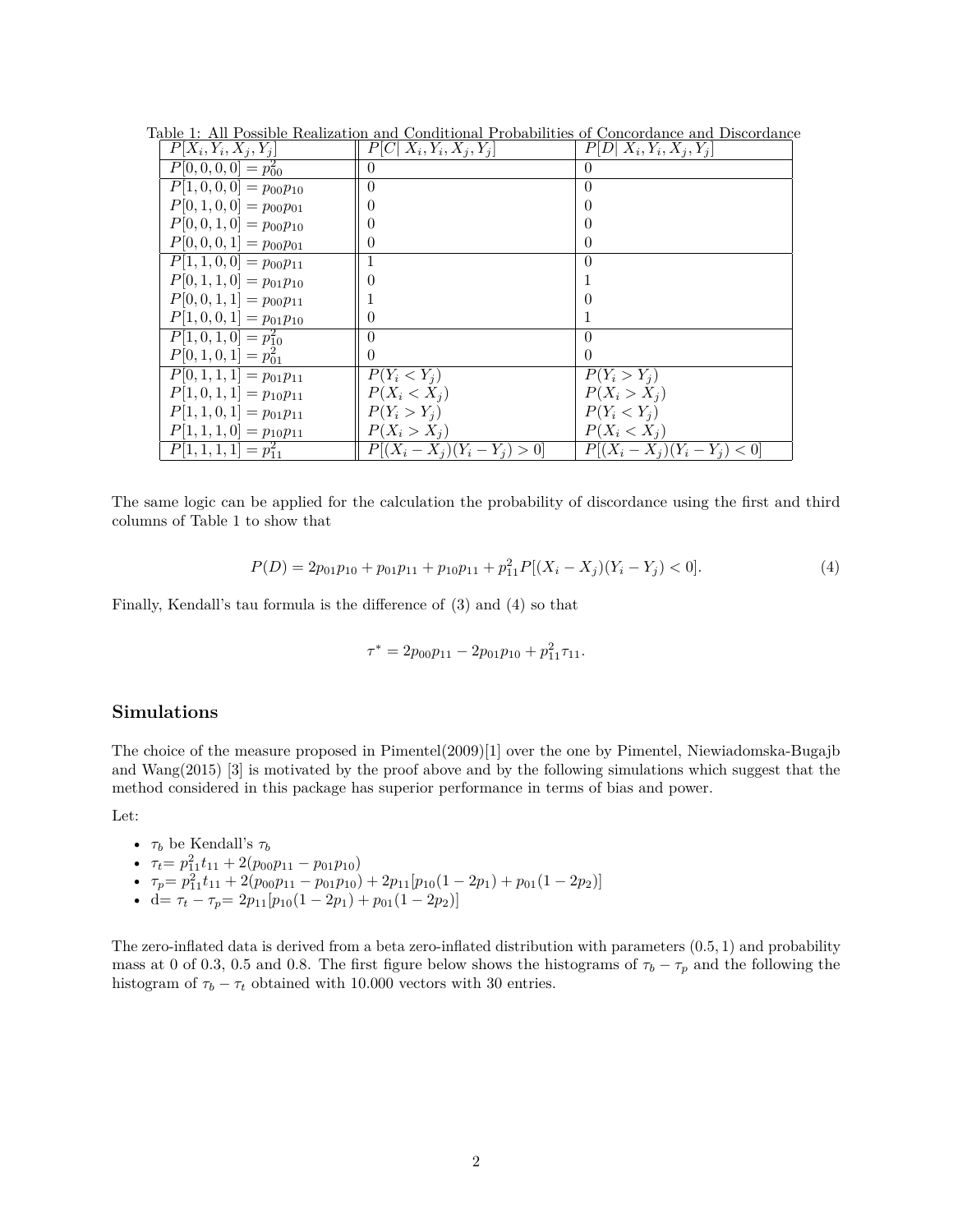

While in the histograms for 0.8 inflation  $\tau_t$  and  $\tau_p$  seem to behave similarly and the mode in the histogram for 0.8 of the difference *d* is close to zero, the histograms for 0.3 and 0.5 inflation suggest that  $\tau_t$  is a better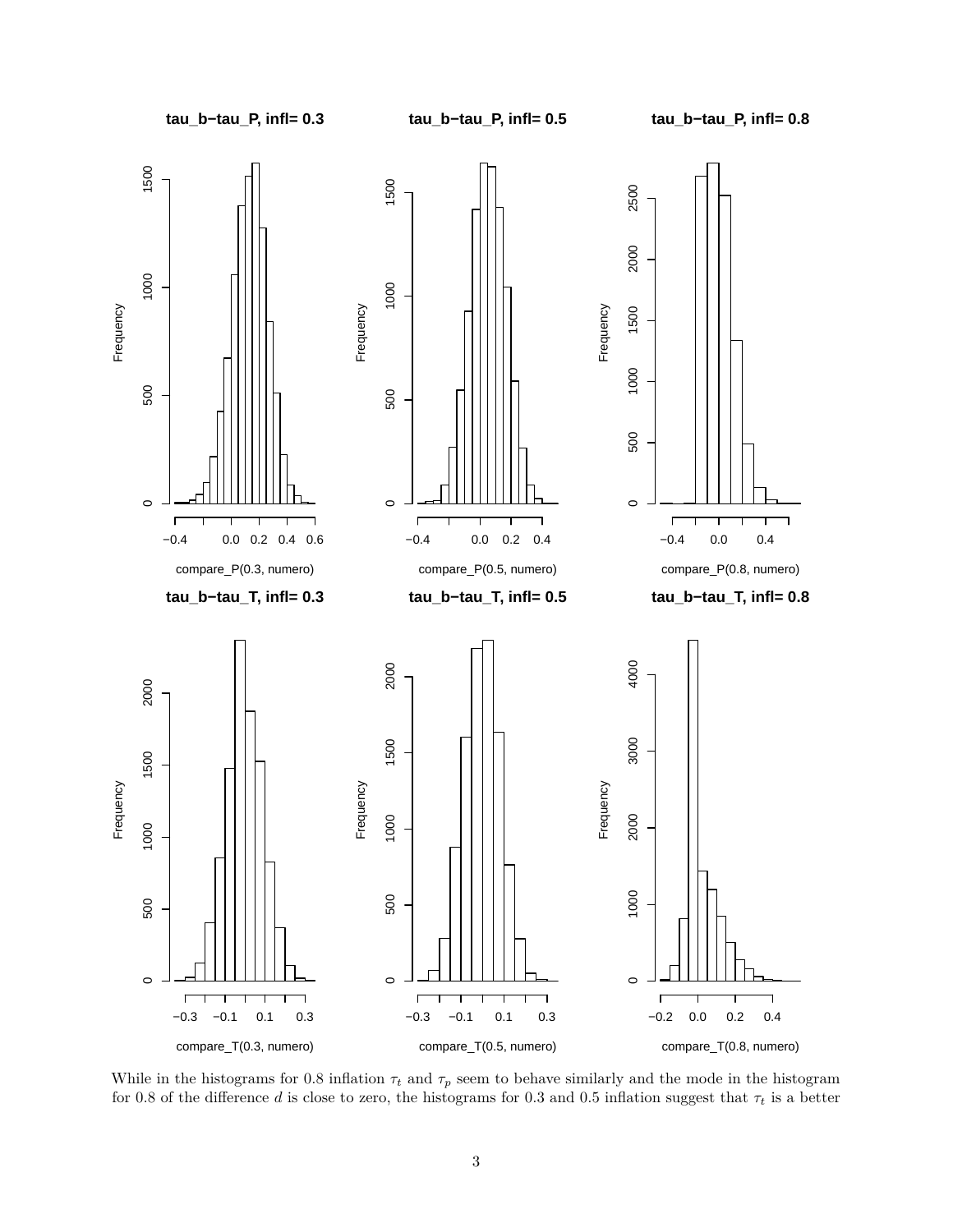

estimator for Kendall's  $\tau_b$  as the mode is centered at 0.

The means of the values plotted in the histograms above confirm these results:

Table 2: means of the two statistics

|                        | tau p     | tau t        |
|------------------------|-----------|--------------|
| $\text{infl}=0.3$      | 0.1318665 | -0.0007732   |
| $in\mathfrak{h} = 0.5$ | 0.0531340 | $-0.0000680$ |
| $in\mathfrak{h} = 0.8$ | 0.0005677 | 0.0334389    |

#### **Comments about** *τ*∗ **and code**

The formula for the variance of *τ*∗ proposed in Pimentel's thesis [1] cannot be applied when the parameters  $p_{ij}$  attain the values 0 or 1: the proof relies on the delta method which can be applied only when functions are differentiable. At the extrema of the interval [0,1] no function is differentiable, therefore, whenever any of the parameters  $p_{ij}$  attains the values 1 or 0, the standard R *cor.test* function for Kendall's correlation is used to obtain p-values, when applicable, as the function does not work in case of vectors with zero variance.

In case of non-zero ties,  $\tau_{11}$  is calculated as Kendall's  $\tau_b$ . If all the non-zero entries of at least one vector are tied, *τ*<sup>11</sup> os set to 0. This choice is in accordance with the treatment of ties in Kendall (1970)[2]. *τ*<sup>11</sup> is set to 0 also in the case of only one pair of non-zero corresponding entries.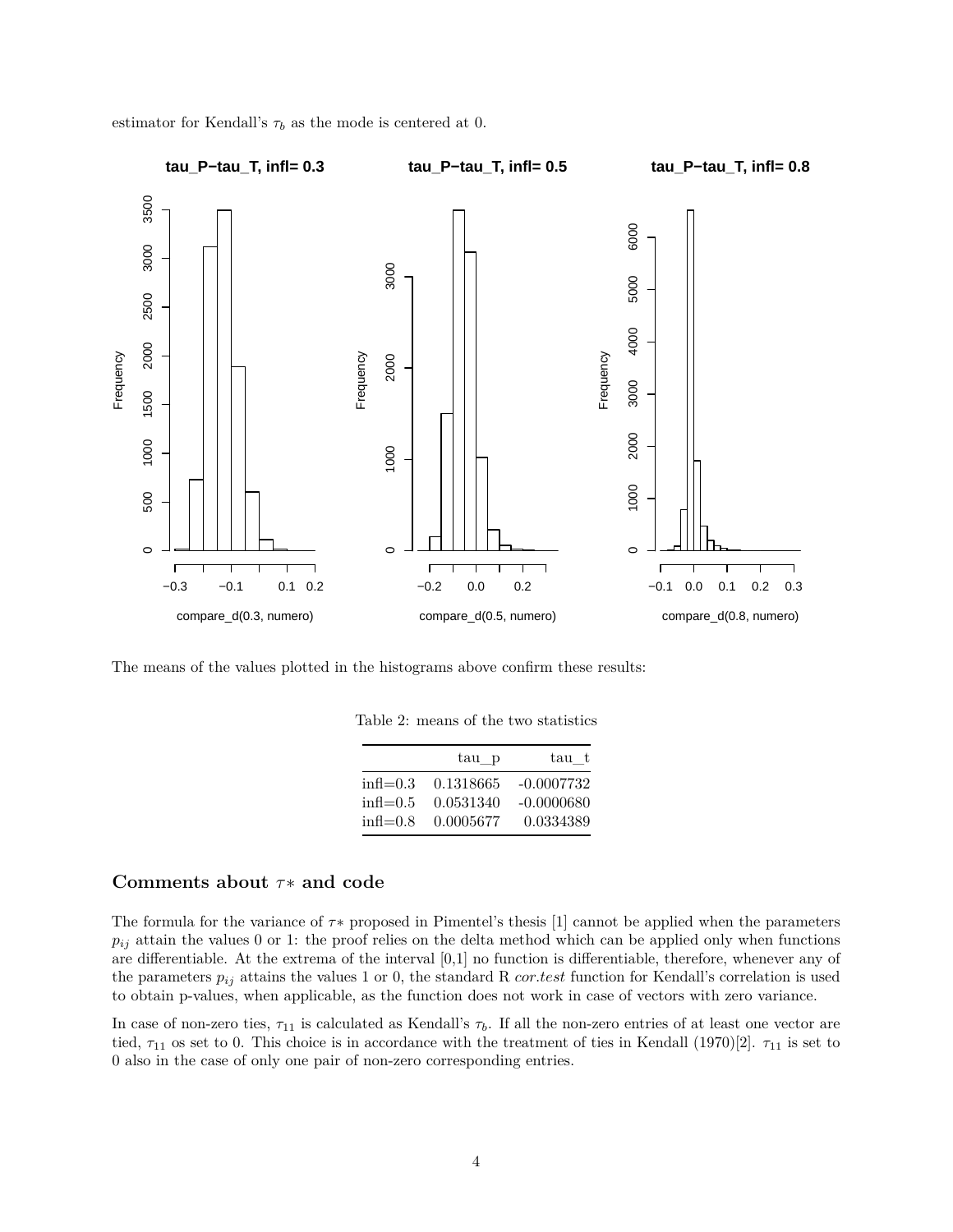## **Examples**

Mazeinda provides for the user three functions: *associate* for obtaining a matrix of association values, *test*\_*associations* for obtaining the p-values of the output of associate and *combine* which gives non-zero values only if the association is significantly different from 0. It should be noted that independence of two variates implies a zero value of *τ*∗ , but it is not a sufficient and necessary condition and this affects the power of the test, as dependent cases might get rejected. All these functions can be called with two vectors as arguments or with two matrices with vectors to be correlated as columns. If the vectors to be correlated belong to one matrix m, m should be specified as the argument m1 and as the argument m2.

Note that if the parameters *pij* attain the values 0 or 1, since the R function *cor.test* must be used, the function *combine* reports the value of Kendall's  $\tau_b$  given by the stardart R *cor* function, if significantly different from 0. The R *cor* cannot handle vectors with standard deviation 0, therefore such vectors will yield NA. Below are some examples; warnings are suppressed because the *cor.test* function prints "cannot compute exact p-value with ties".

```
library(mazeinda)
```

```
set.seed(234)
```
x=**abs**(**rBEZI**(50, mu = 0.9, sigma = 1, nu = 0.7)) y=**abs**(**rBEZI**(50, mu = 0.9, sigma = 1, nu = 0.2)) **associate**(x,y)

## [1] -0.0256

```
test_associations(x,y)
```
## [1] 0.6678331

```
combine(x,y)
```
## [1] 0

```
x=matrix(abs(rBEZI(50, mu = 0.9, sigma = 1, nu = 0.6)),5)
y=matrix(abs(rBEZI(30, mu = 0.9, sigma = 1, nu = 0.3)),5)
knitr::kable(associate(x,y), digits=3, caption="associate(x,y)")
```
0.120 -0.756 0.080 0.080 -0.120 -0.120 0.316 -0.500 0.378 -0.378 0.000 -0.632 0.527 0.240 -0.080 -0.080 0.316 -0.527 0.000 0.667 -0.378 -0.378 0.316 0.000 -0.120 -0.080 0.714 -0.571 -0.359 -0.837 0.359 -0.080 -0.571 1.000 0.359 0.598 0.359 0.630 -0.571 0.080 0.598 0.120 0.105 -0.444 -0.080 -0.080 -0.105 -0.105 -0.600 -0.316 0.359 -0.120 -0.800 0.000 0.316 -0.500 0.378 -0.378 0.000 -0.632

Table 3:  $associate(x,y)$ 

knitr**::kable**(**suppressWarnings**(**test\_associations**(x,y)), digits=3, caption="test\_associations(x,y)")

Table 4: test  $\arccos\text{as}(\text{x},\text{y})$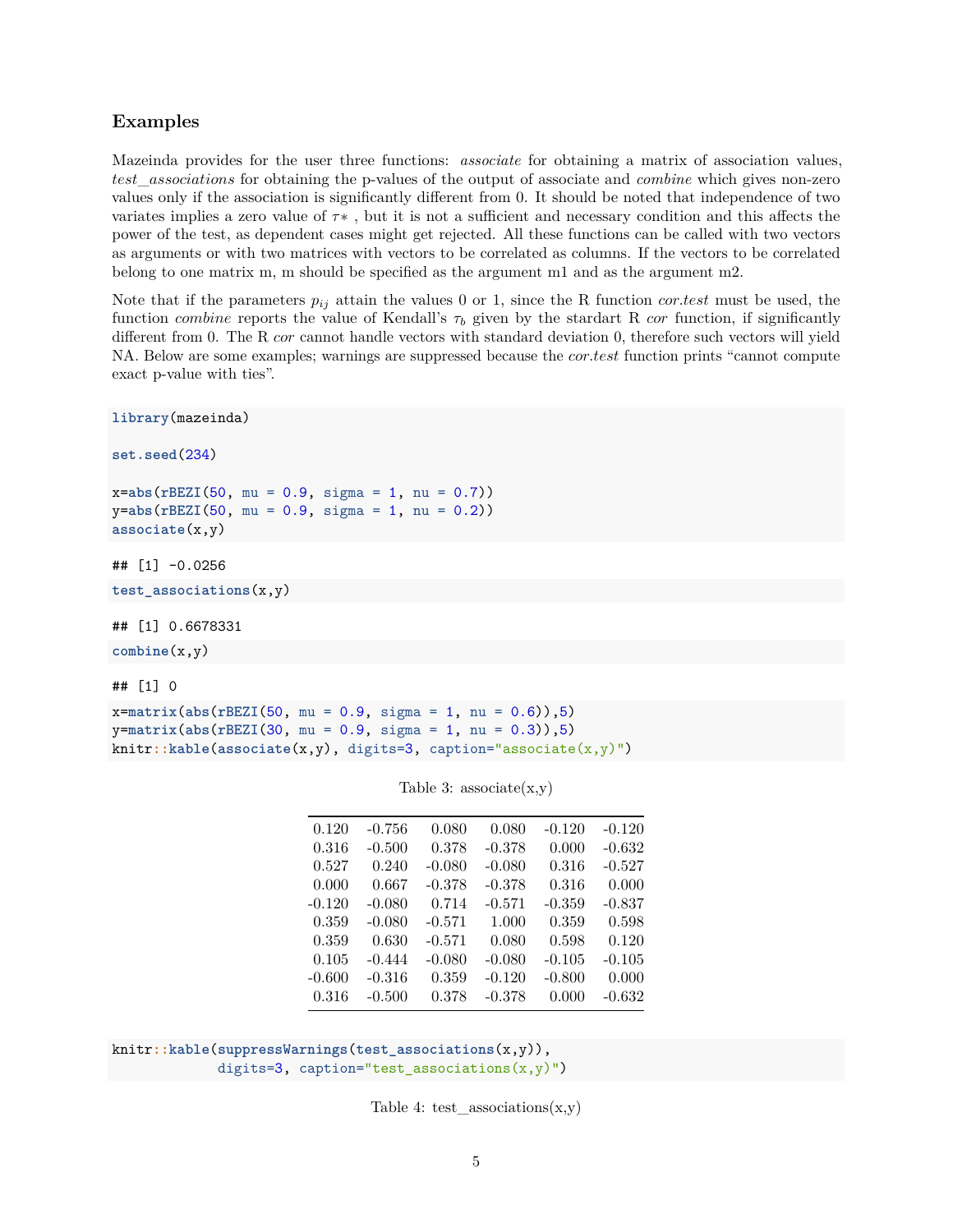| 0.782 | 0.087 | 0.355 | 0.355 | 0.782 | 0.782 |
|-------|-------|-------|-------|-------|-------|
| 0.480 | 0.277 | 0.429 | 0.429 | 1.000 | 0.157 |
| 0.207 | 0.232 | 0.645 | 0.645 | 0.448 | 0.207 |
| 1.000 | 0.147 | 0.429 | 0.429 | 0.480 | 1.000 |
| 0.782 | 0.645 | 0.119 | 0.213 | 0.405 | 0.052 |
| 0.405 | 0.645 | 0.213 | 0.029 | 0.405 | 0.166 |
| 0.405 | 0.154 | 0.213 | 0.355 | 0.166 | 0.782 |
| 0.801 | 0.298 | 0.645 | 0.645 | 0.801 | 0.801 |
| 0.233 | 0.448 | 0.405 | 0.782 | 0.083 | 1.000 |
| 0.480 | 0.277 | 0.429 | 0.429 | 1.000 | 0.157 |

```
knitr::kable(suppressWarnings(combine(x,y)),
             digits=3,caption="combine(x,y)")
```
Table 5:  $combine(x,y)$ 

| 0              | 0 | 0 | 0        | 0              | 0        |
|----------------|---|---|----------|----------------|----------|
| 0              | 0 | 0 | $\theta$ | $\overline{0}$ | 0        |
| $\theta$       | 0 | 0 | $\theta$ | $\overline{0}$ | $\Omega$ |
| 0              | 0 | 0 | $\theta$ | $\overline{0}$ | $\Omega$ |
| 0              | 0 | 0 | $\theta$ | $\overline{0}$ | $\Omega$ |
| 0              | 0 | 0 | 1        | $\overline{0}$ | $\Omega$ |
| 0              | 0 | 0 | $\theta$ | $\overline{0}$ | $\Omega$ |
| $\overline{0}$ | 0 | 0 | $\theta$ | $\overline{0}$ | $\Omega$ |
| 0              | 0 | 0 | 0        | $\overline{0}$ | 0        |
| 0              | 0 | 0 | 0        | 0              | 0        |
|                |   |   |          |                |          |

```
knitr::kable(suppressWarnings(associate(x,x)),
             digits=3, caption="associate all vectors in the matrix x pairwise")
```

| 1.000    | 0.756    | $-0.080$ | $-0.378$ | 0.080    | 0.080    | $-0.571$ | 0.882    | 0.359    | 0.756    |
|----------|----------|----------|----------|----------|----------|----------|----------|----------|----------|
| 0.756    | 1.000    | 0.667    | $-0.250$ | 0.756    | $-0.378$ | $-0.378$ | 0.667    | 0.000    | 1.000    |
| $-0.080$ | 0.667    | 1.000    | 0.333    | $-0.080$ | $-0.080$ | 0.378    | 0.240    | $-0.316$ | 0.667    |
| $-0.378$ | $-0.250$ | 0.333    | 1.000    | $-0.378$ | $-0.378$ | 0.756    | 0.000    | $-0.316$ | $-0.250$ |
| 0.080    | 0.756    | $-0.080$ | $-0.378$ | 1.000    | $-0.571$ | $-0.571$ | $-0.080$ | 0.120    | 0.756    |
| 0.080    | $-0.378$ | $-0.080$ | $-0.378$ | $-0.571$ | 1.000    | 0.080    | $-0.080$ | $-0.120$ | $-0.378$ |
| $-0.571$ | $-0.378$ | 0.378    | 0.756    | $-0.571$ | 0.080    | 1.000    | $-0.080$ | $-0.598$ | $-0.378$ |
| 0.882    | 0.667    | 0.240    | 0.000    | $-0.080$ | $-0.080$ | $-0.080$ | 1.000    | 0.316    | 0.667    |
| 0.359    | 0.000    | $-0.316$ | $-0.316$ | 0.120    | $-0.120$ | $-0.598$ | 0.316    | 1.000    | 0.000    |
| 0.756    | 1.000    | 0.667    | $-0.250$ | 0.756    | $-0.378$ | $-0.378$ | 0.667    | 0.000    | 1.000    |
|          |          |          |          |          |          |          |          |          |          |

Table 6: associate all vectors in the matrix x pairwise

#### **Computations in parallel**

If the number of vectors to be associated is extensive, computations can be done in parallel for any of the functions in the package by specifying "parallel=TRUE" and "n\_cor=n", where n is the number for cores desired.

The parameters  $p_{ij}$ 's necessary for calculating  $\tau *$  are by default calculated as proportions based on the entries